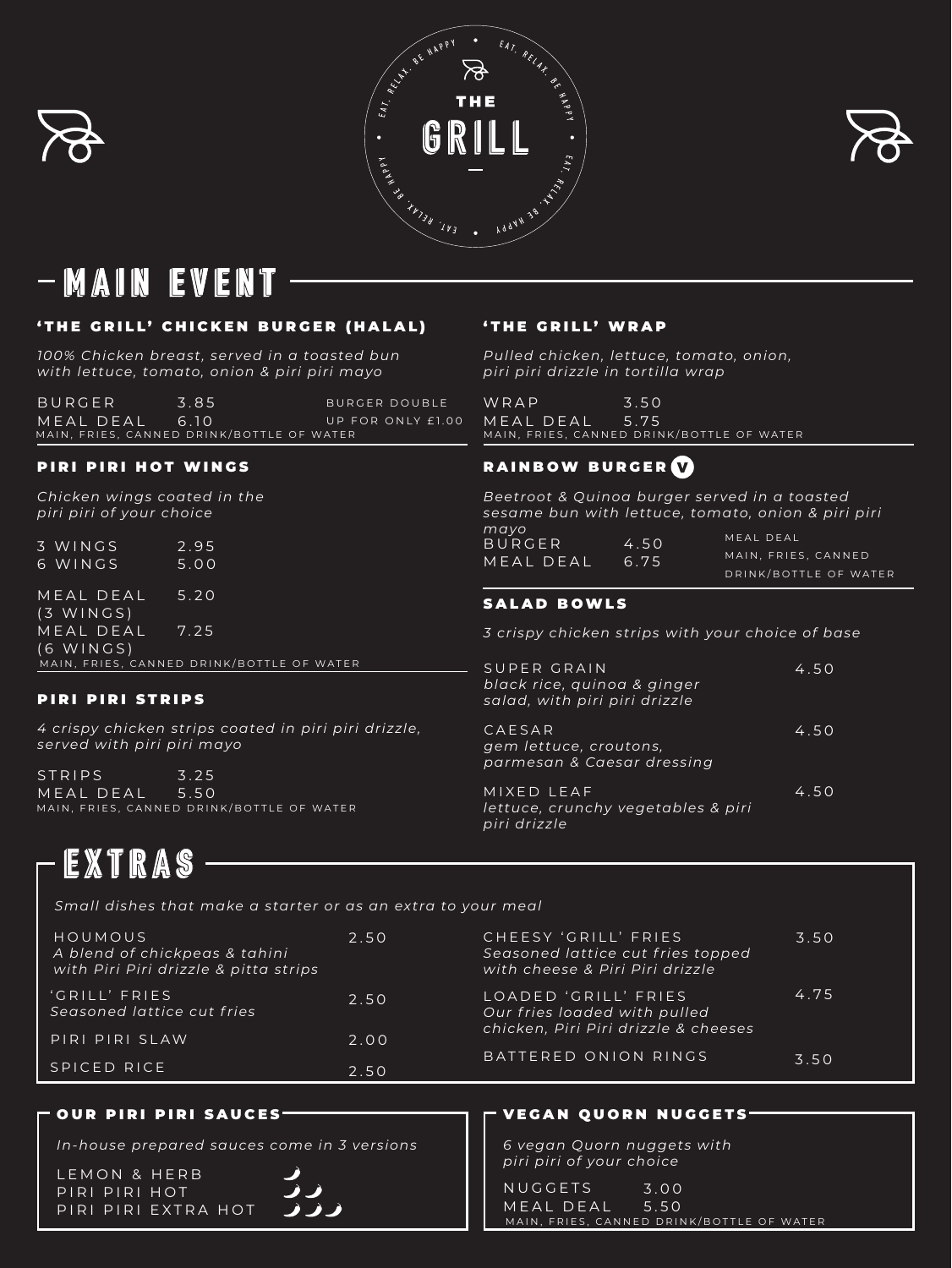# - HOT DRINKS -



|                  | Regular | Large |  |
|------------------|---------|-------|--|
| LATTE            | 2.00    | 2.20  |  |
| CAPPUCCINO       | 2.00    | 2.20  |  |
| AMERICANO        | 1.90    | 2.15  |  |
| AMERICANO & MILK | 1.95    | 2.20  |  |
| MOCHA            | 2.10    | 2.30  |  |
| <b>ESPRESSO</b>  | 1.70    | 2.00  |  |

### HOT CHOCOLATE

| SYRUP SHOTS     | 0.45 | 0.85            |
|-----------------|------|-----------------|
| EXTRA SHOT ILLY | 1.00 | <b>Contract</b> |
| FILTER COFFEE   | 1.50 | 1.70            |
| TEA             | 1.25 | 1.30            |
| EARL GREY       | 1.25 | 1.30            |
| FRUIT TEA       | 1.25 | 1.30            |